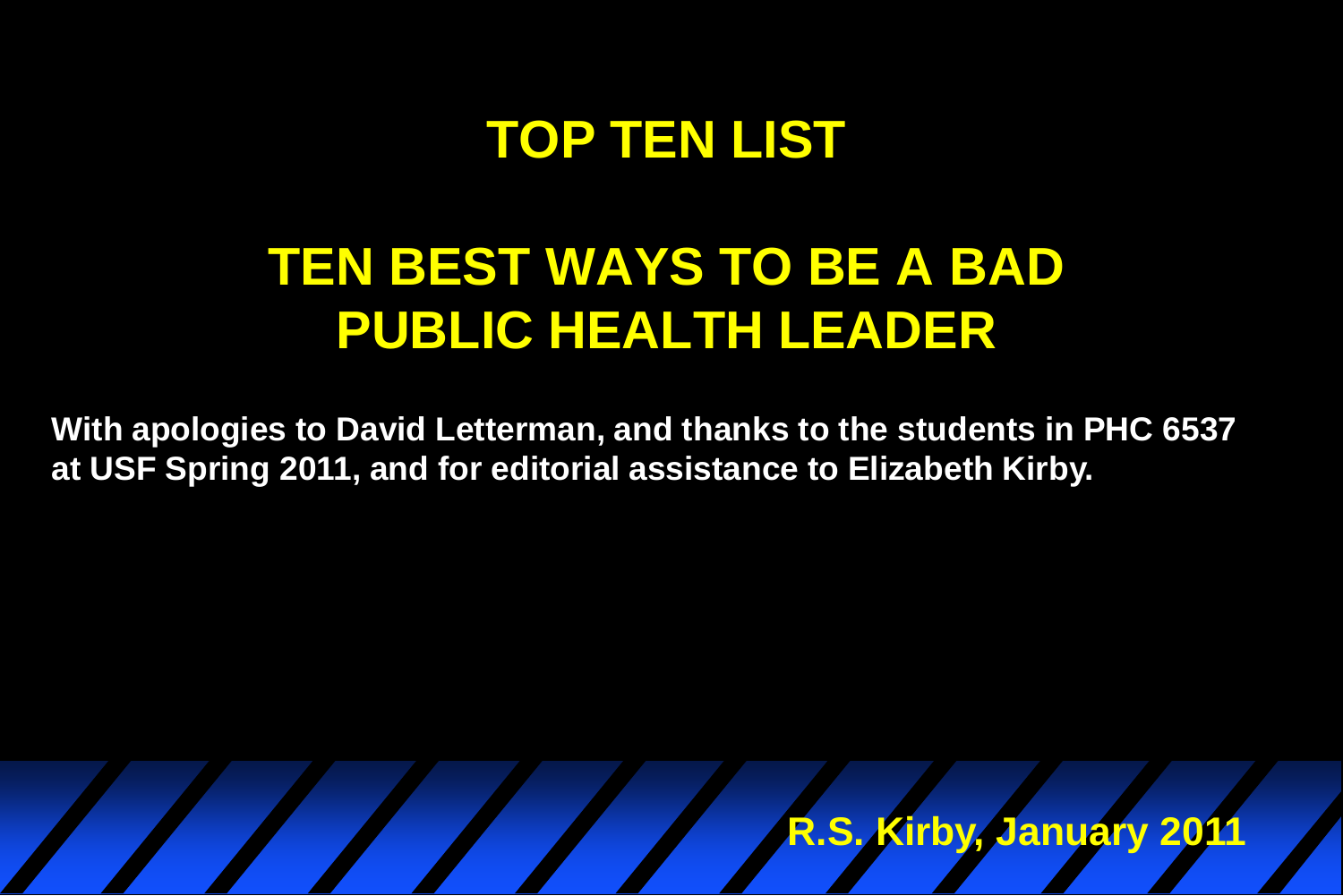### **Number 10**

Never come to meetings well-prepared, and never follow through.

Be sure to appear unorganized and forgetful, invite staff into your office and expect them to have done all your work for you.

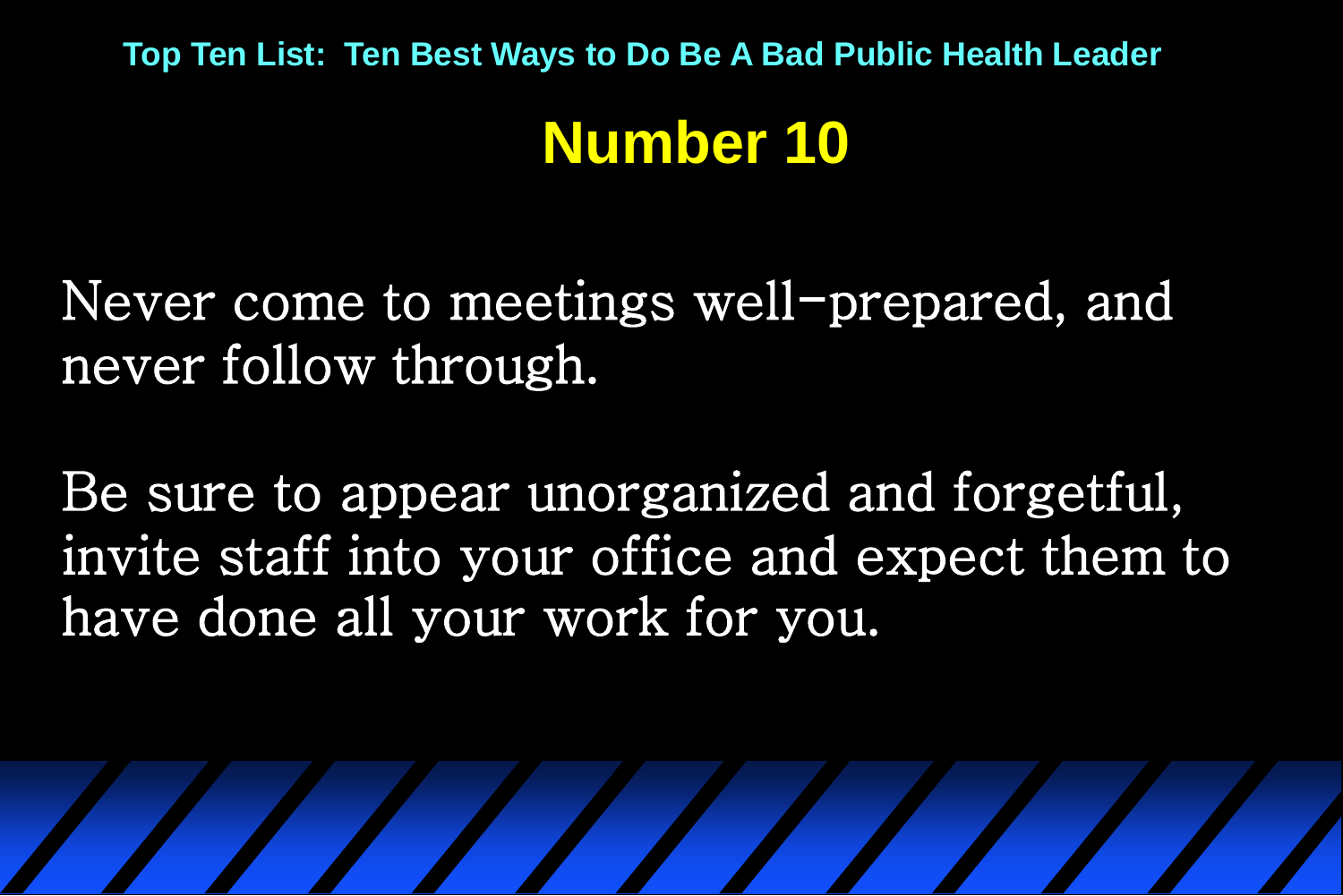### **Number 9**

Don't put any effort into understanding the history, context, or complexity of any of the issues under consideration.

All it does is confuse the issue – making it more difficult to implement an ineffective solution that satisfies no one except the special interests and the electorate.

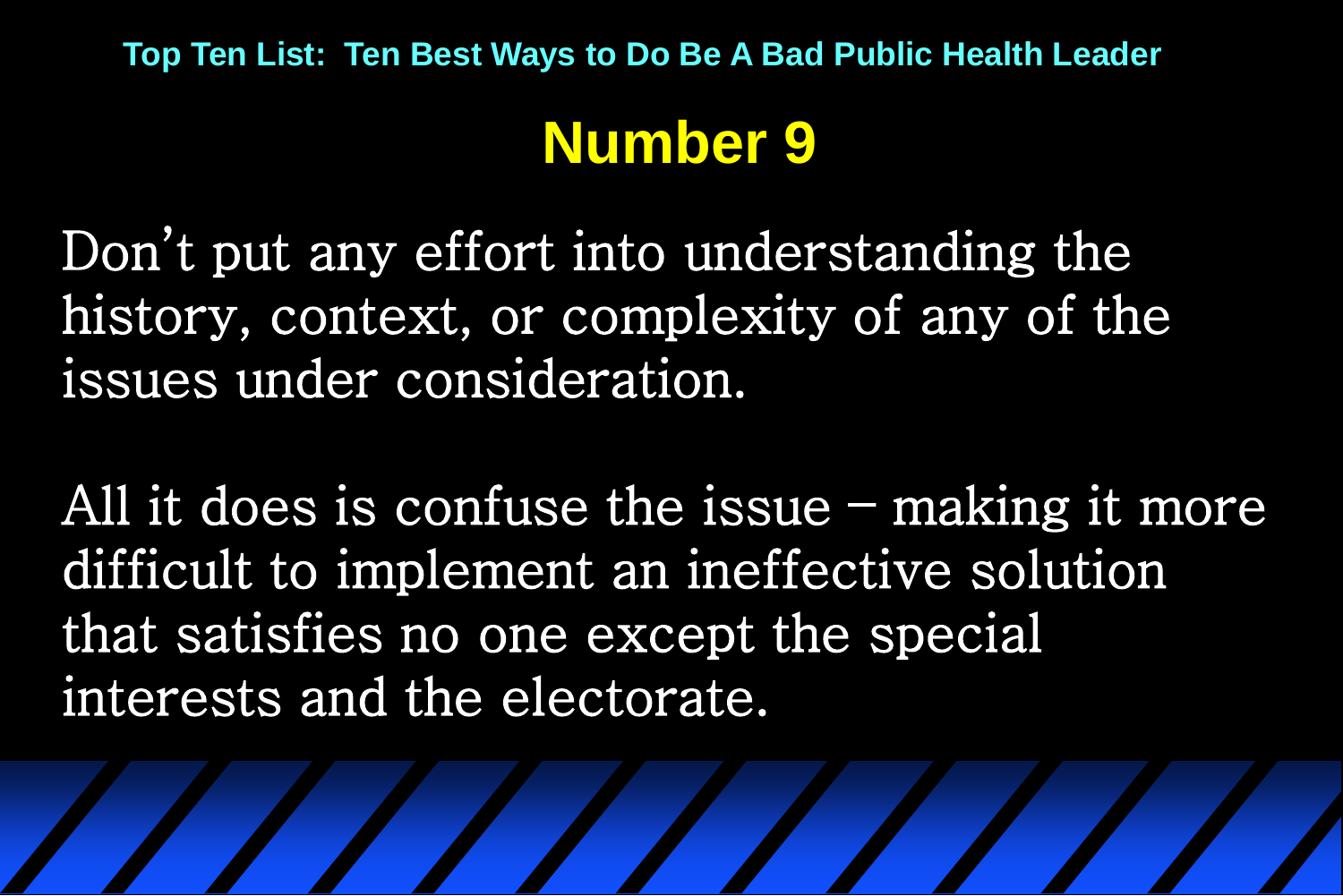#### **Number 8**

Adopt an autocratic, domineering leadership style. Public health is a uniformed service, after all – so act like a military commander, issue commands and take decisive action.

Your staff will respect you, and you might be next in line for Secretary of the Department of Homeland Security.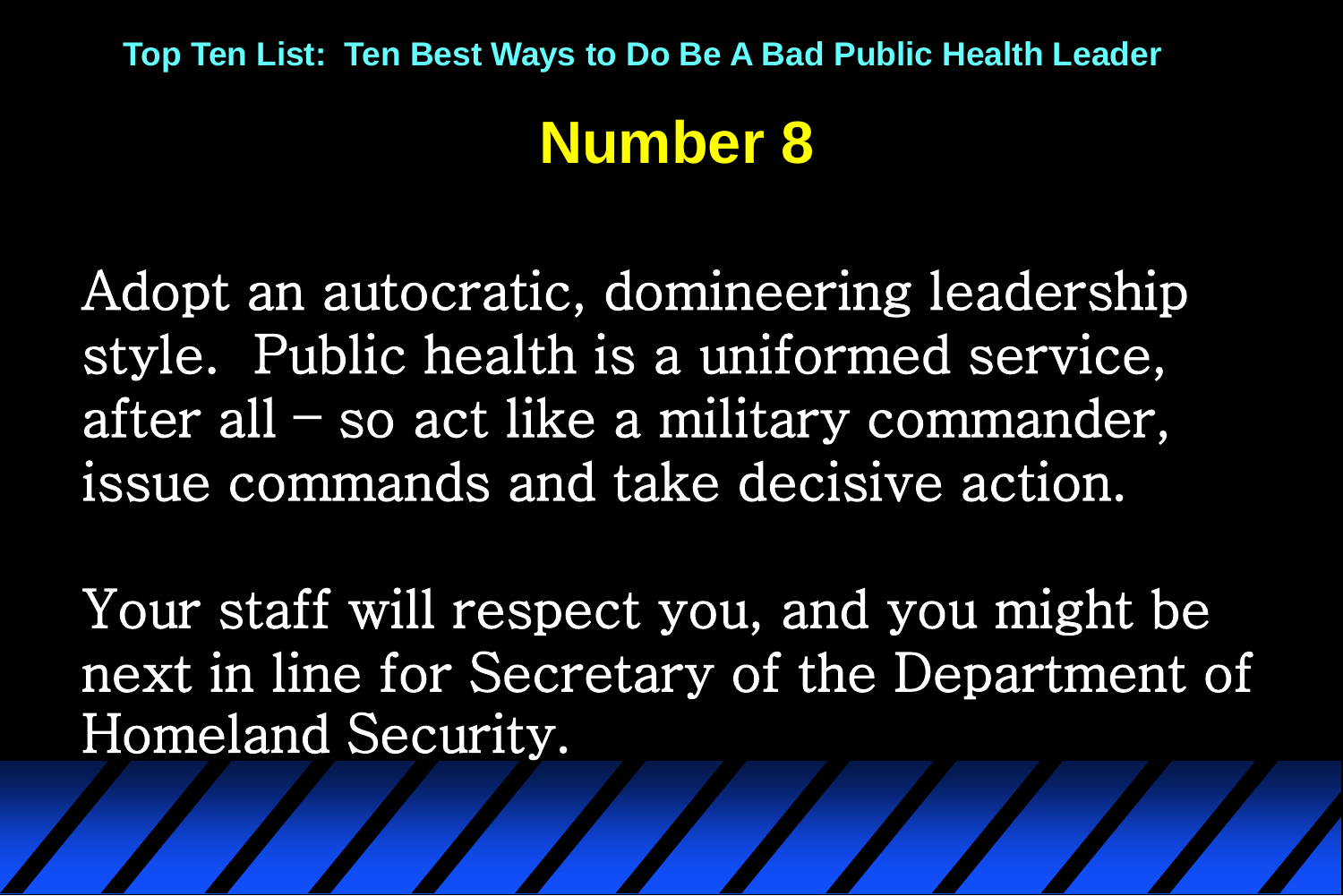## **Number 7**

Communicate poorly, and never listen. Expect others to become galvanized into action by your own words, however convoluted your expressions of ideas may be.

To be truly ineffective, never provide agendas for meetings, spend interminable time reviewing minutes from meetings held months ago, and provide documents that serve as the basis for the meeting only after the meeting begins.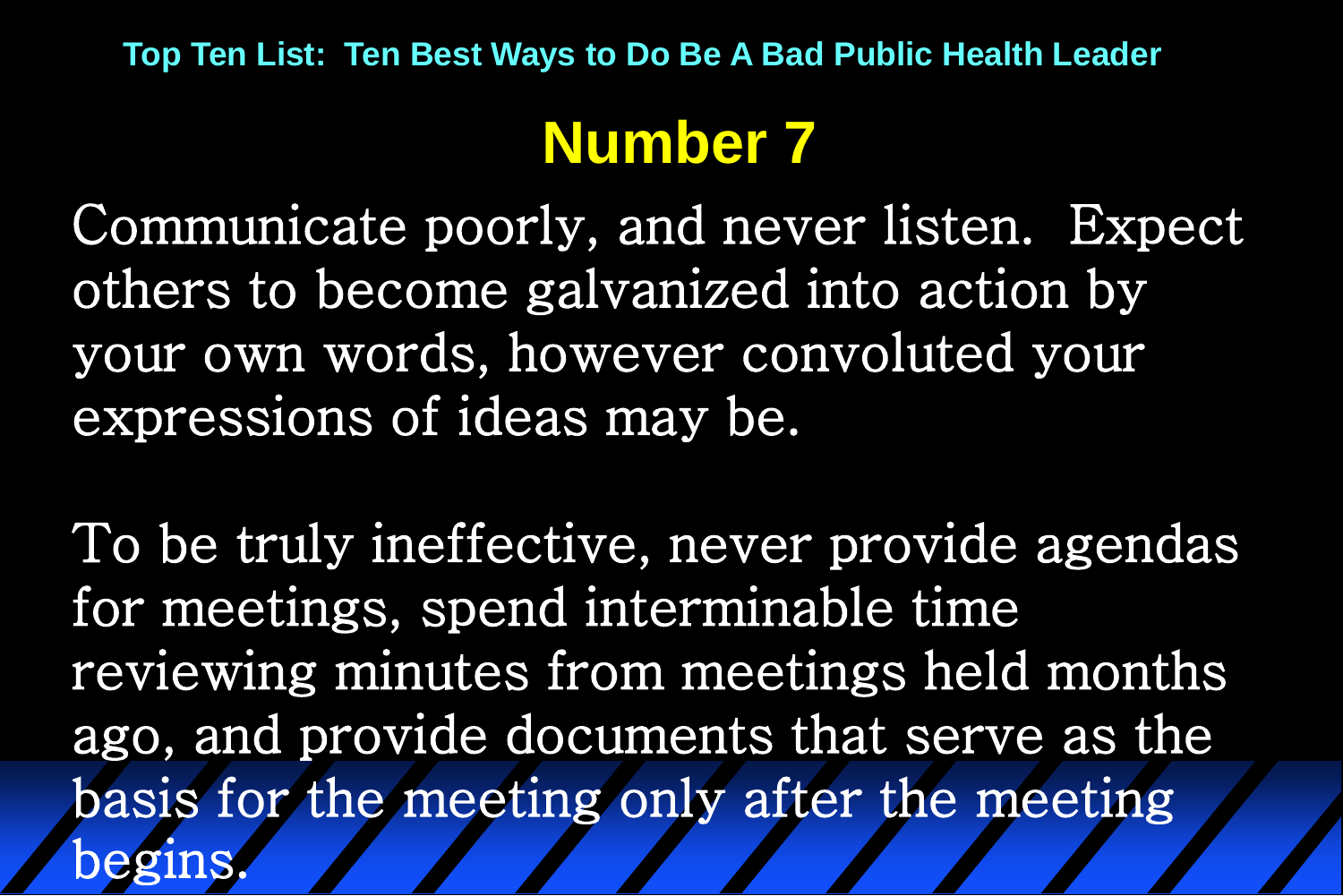# **Number 6**

Don't be a team player. Hold key information close to the vest. Make decisions based on what's best for your personal career rather than the agency or the constituencies you serve.

Delegate assignments\* using the 'volun-told' method, but expect committee members to perform Herculean feats to complete these tasks.

\*It doesn't matter whether you supervise these individuals – true leadership includes getting others to perform under your leadership.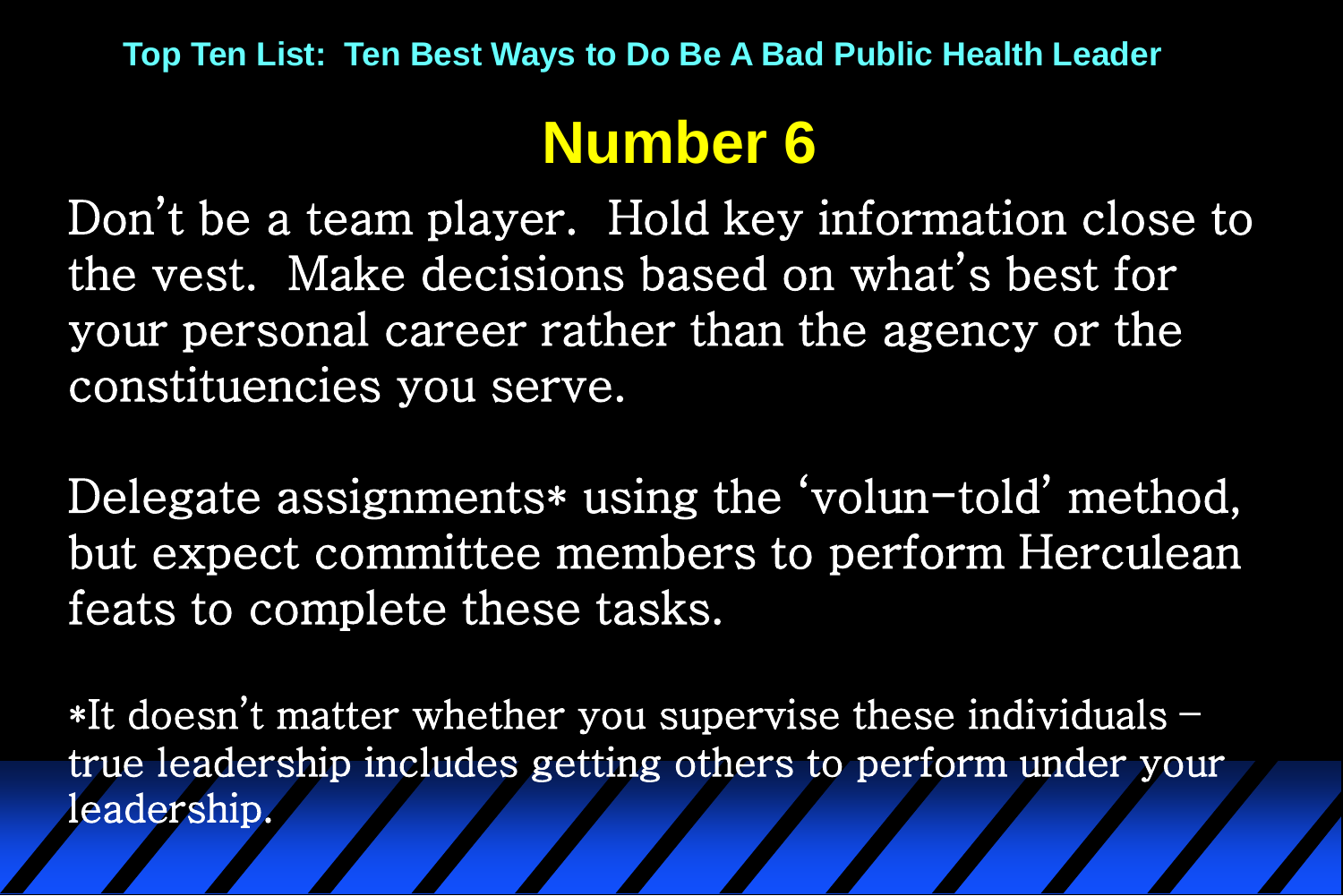Stay in your office and let problems and issues come to your door.

No one ever solved a public health problem by working in the field, talking with practitioners serving affected populations or directly with members of the public.

Remember – "It's cozy in here: we're surrounded by layers of bureaucracy."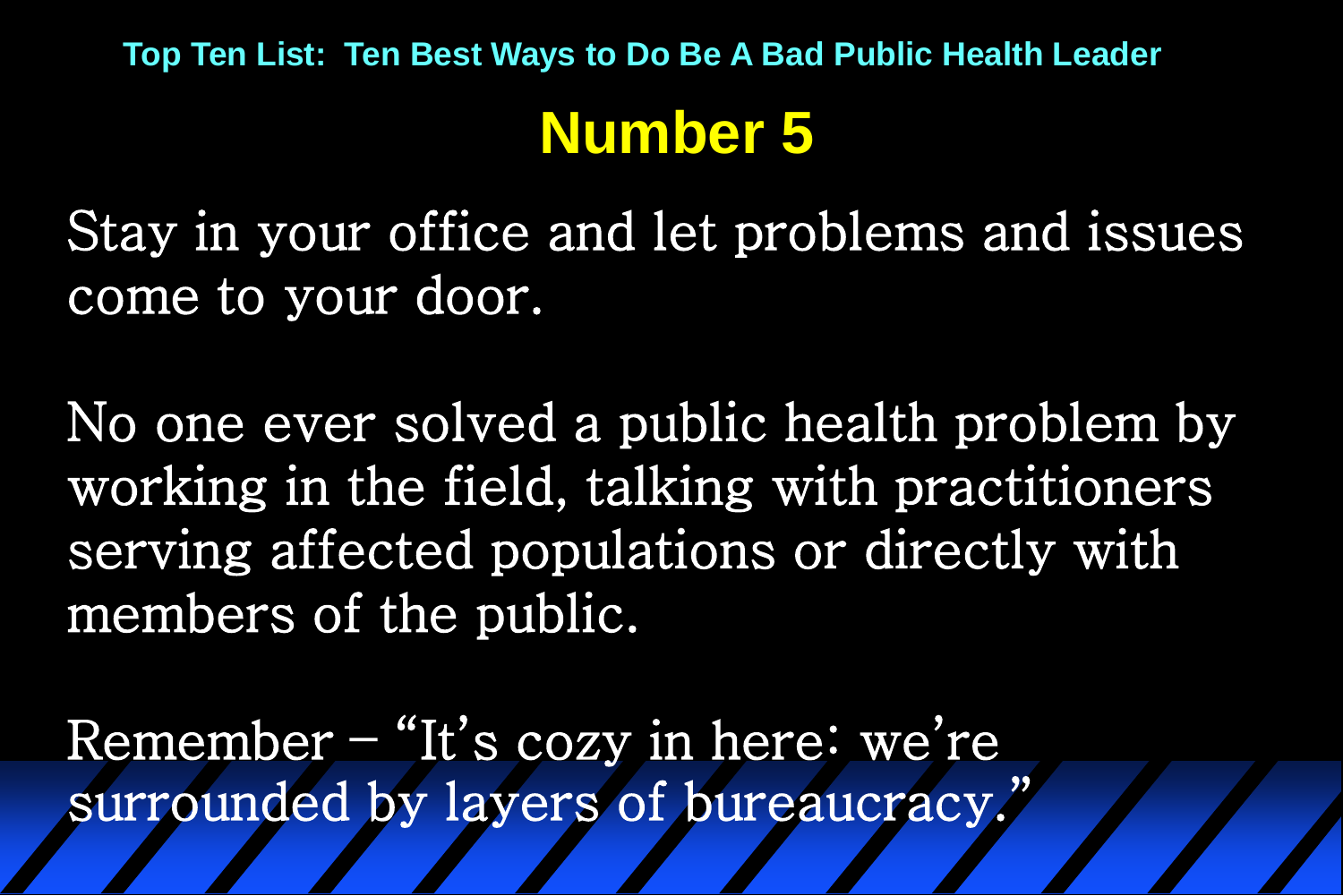# **Number 4**

Never change. Those principles you learned during your MPH studies (if you happened to complete an MPH) are inviolate. No new theoretical or conceptual frameworks have emerged since then.

Adaptation is for fools – retirement or unemployment is for those who are unwilling to adapt, but you'll be respected at least for the five minutes while your health commissioner gives you a service award.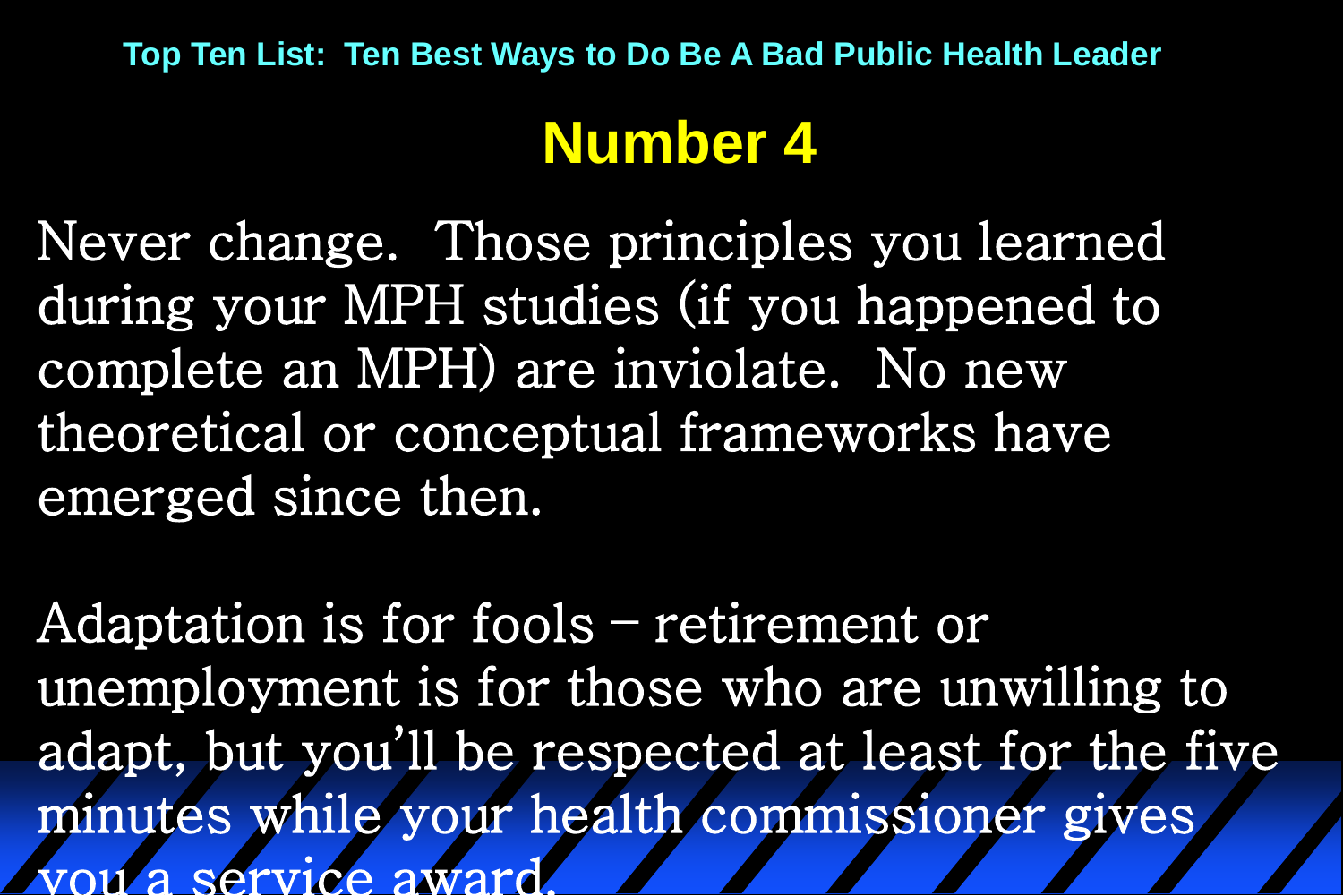#### **Number 3**

Never be yourself. Your private life and personality should stay at home with your family behind closed doors.

Authenticity is for preachers, unemployed artists, poets and folksingers.

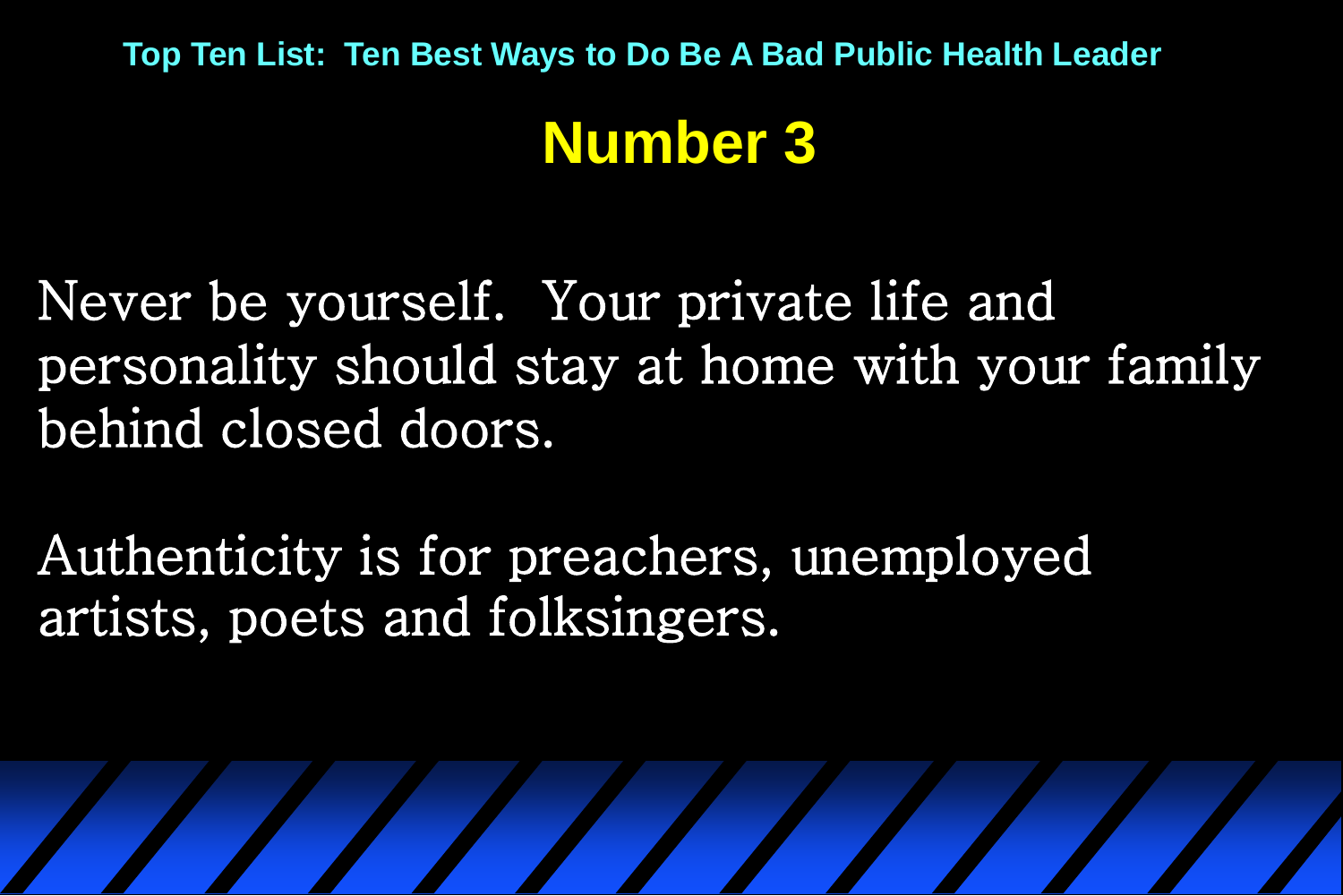### **Number 2**

Power corrupts, and absolute power corrupts absolutely. Abuse your power, and those around you will be sure to perform as you desire.

In public health, collaborative leadership modalities are much more likely to achieve success, so adopt a self-serving, abusive approach and you will be much more likely to become a bad public health leader.